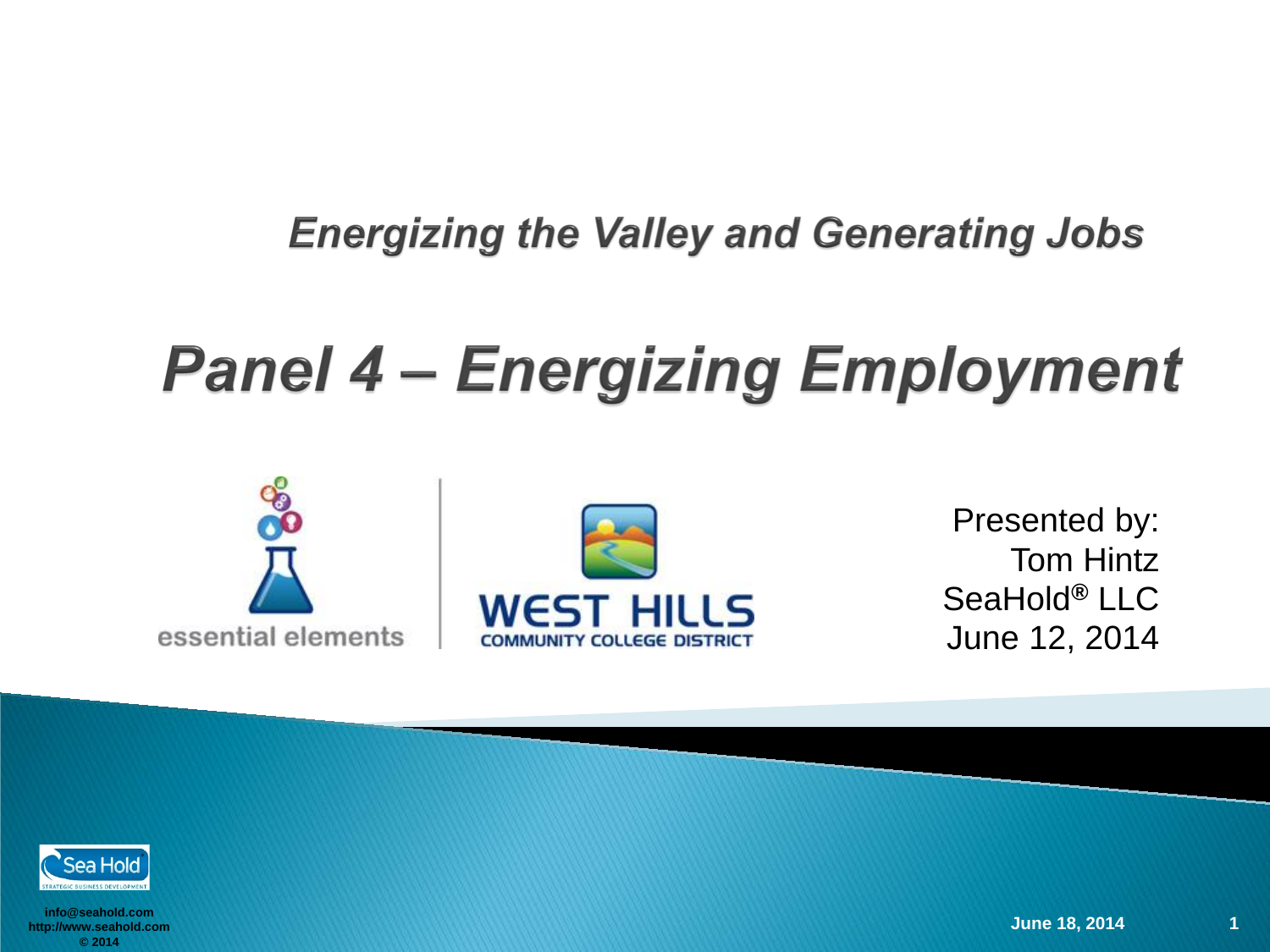# **Your Presenter**

*Tom Hintz is the Managing Partner of SeaHold® LLC, a firm in the waste-to-energy field, with anaerobic digestion as its primary focus.* 

*Tom works with colleges, private industry, farmers, innovative entrepreneurs, and government agencies to conceptualize and implement waste-to-energy projects that will yield significant revenue, while maximizing environmentally sound practices. Tom is recognized for his expertise in the field, and regularly advises local, regional and state regulatory agencies that govern renewable energy projects.* 

*Tom has been a frequent speaker at industry events. In addition, he holds a comprehensive "Biogas 101" one-day course on biogas energy and renewable energy concepts.*

*Through the SeaHold Team Biogas® group, instruments and state-ofthe-art technologies are made available to laboratory and digester operators to increase their anaerobic process understanding and efficiency.* 



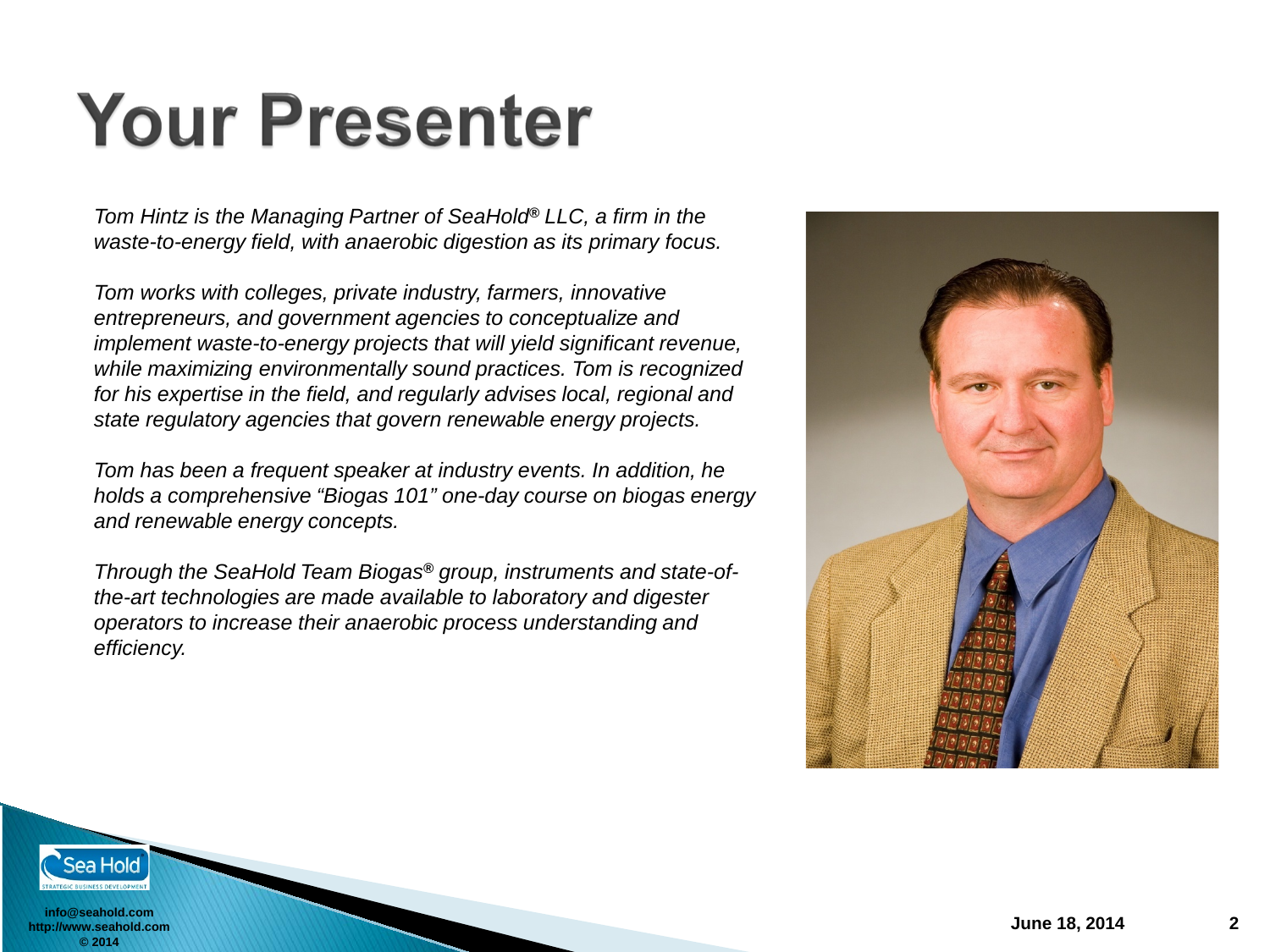- ▶ The Central Valley produces approximately 8% of the USA's agricultural output (230 different crops are grown here)
- ▶ The Central Valley is home to more than 1600 dairies, with an average of 600 cows per dairy
- ▶ There are over 100,000 beef cattle at Harris Ranch
- All of these sources produce significant amounts of organic waste that can be converted into renewable energy
- ▶ The Community Anaerobic Digester (CAD) is the key

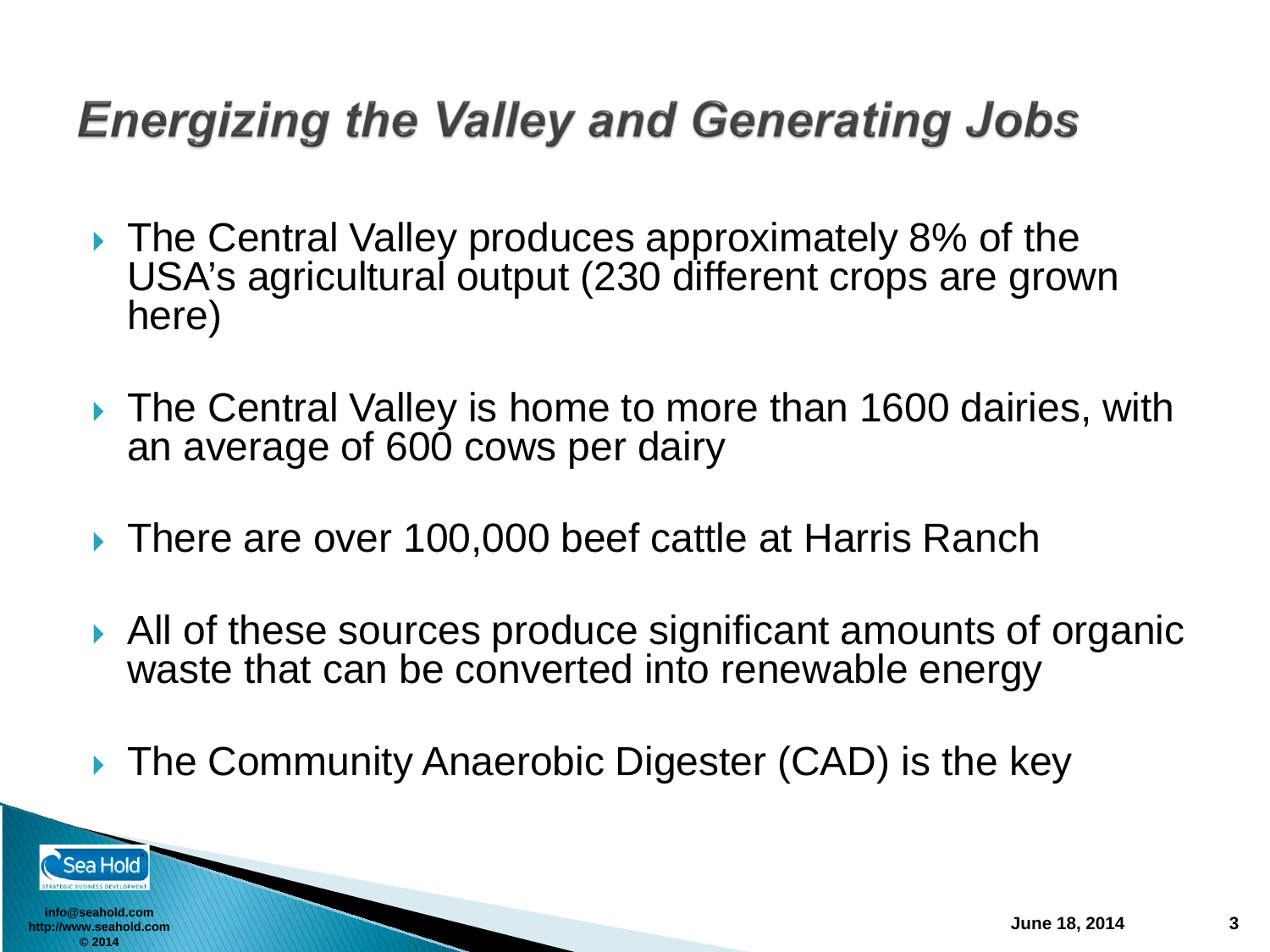- ▶ The CAD is a centralized site where all of the "waste organics" can be converted into renewable fuel
- $\triangleright$  The fuel has many uses:
	- Fuel electrical generators
	- Create vehicle fuels (CNG, LNG)
	- Sell the fuel to the energy grid
- Many organics will be involved local agriculture (animal wastes, crop waste, specifically grown energy crops) community resources (landfill diversion – green waste), commercial resources (food processors, grease trap waste)
- All project stakeholders in the CAD will benefit from:
	- Renewable biofuels
	- Reduced carbon footprint
	- Carbon capture credits
	- Residual liquid returns vital nutrients to crops; reduces/eliminates chemical fertilizers
	- Residual solids (fiber) improves soil till

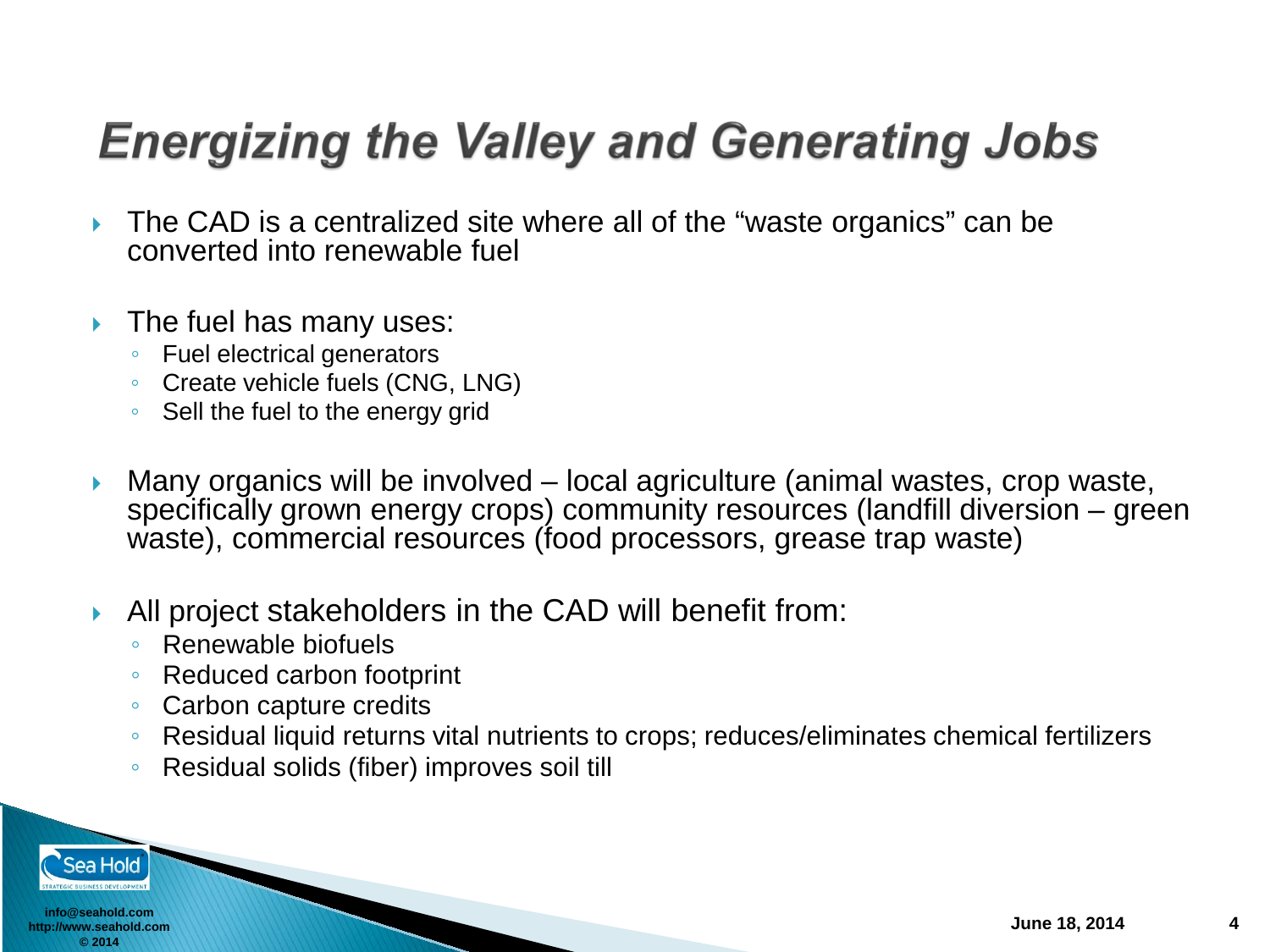- $\triangleright$  The CAD builds jobs by:
	- Creating a broad based talent and expertise pool (operators, technicians, research)
	- Creating "skill ladders" that transfer to other industries (waste water treatment, university research)

## **All jobs and skills developed by the CAD can stay in the Valley**

 Biodico/Red Rock Ranch project: utilizes local employees, and provides internships through West Hills Community College

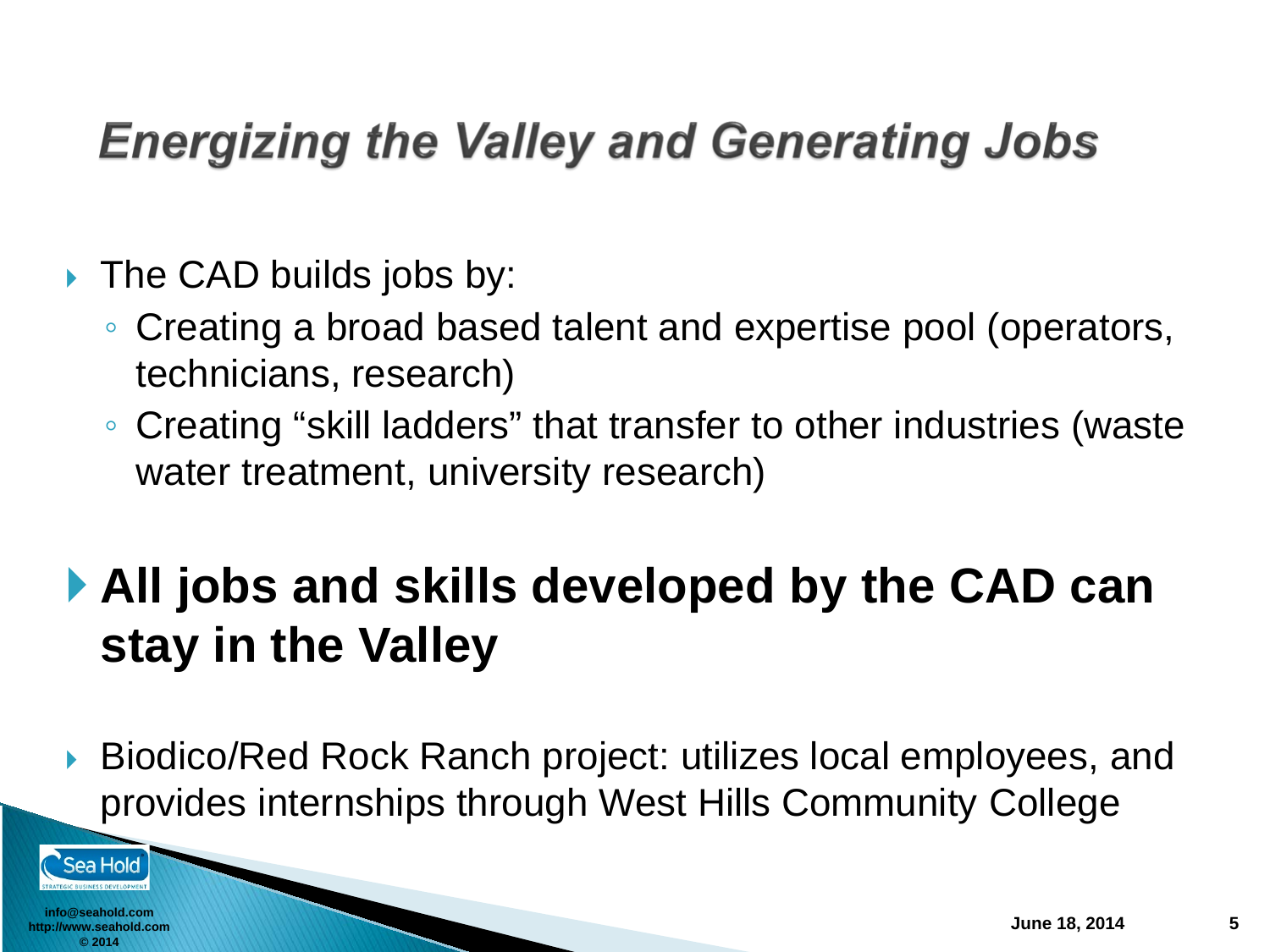#### **Other successful CAD projects:**

| <b>Facility</b>                        | <b>Feedstock</b>                                                                     | <b>Biogas use</b>                                           |
|----------------------------------------|--------------------------------------------------------------------------------------|-------------------------------------------------------------|
| <b>Qualco Energy (WA)</b>              | Manure (dairy) slaughter house<br>waste, food processing waste, grease<br>trap waste | 1.2 mW electricity sold to utility                          |
| <b>Vermont Technical College (VT)</b>  | Manure (dairy, hog), clean food waste                                                | Electricity for facility, heat back to<br>campus            |
| <b>Fremont Municipal Digester (MI)</b> | Food processing waste, manure<br>(dairy)                                             | 3 mW electricity                                            |
| <b>Cayuga Regional Digester (NY)</b>   | Manure (dairy, hog) grease trap<br>waste, food processing waste                      | 625 kWh, sold back to utility                               |
| <b>Bio Town (IN)</b>                   | Manure (dairy, hog), food processing<br>waste                                        | 3 mW electricity for facility and<br>immediate campus needs |
|                                        |                                                                                      |                                                             |